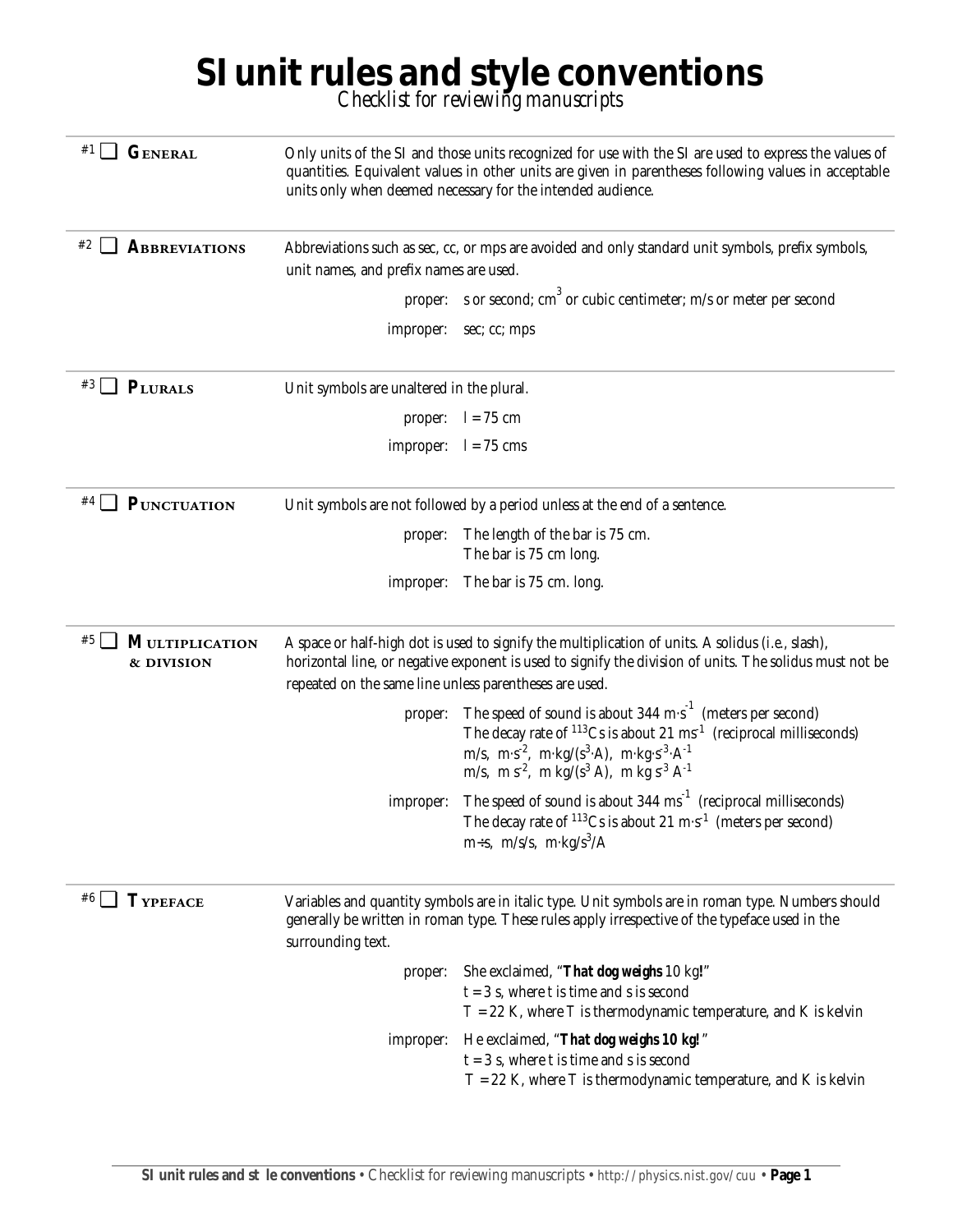| ┚           | <b>TYPEFACE</b>      | Superscripts and subscripts are in italic type if they represent variables, quantities, or running<br>numbers. They are in roman type if they are descriptive.                                   |                                                                                                                          |  |
|-------------|----------------------|--------------------------------------------------------------------------------------------------------------------------------------------------------------------------------------------------|--------------------------------------------------------------------------------------------------------------------------|--|
|             |                      |                                                                                                                                                                                                  | <i>quantities are italic:</i> $c_{n}$ specific heat capacity at constant pressure                                        |  |
|             |                      | <i>running numbers are italic:</i> $x = \overline{X} = \frac{1}{n} \sum_{i=1}^{n} X_i$                                                                                                           |                                                                                                                          |  |
|             |                      | descriptors are roman: $m_p$ , mass of a proton                                                                                                                                                  |                                                                                                                          |  |
| #8 [        | ABBREVIATIONS        | The combinations of letters "ppm," "ppb," and "ppt," and the terms part per million, part per<br>billion, and part per trillion, and the like, are not used to express the values of quantities. |                                                                                                                          |  |
|             |                      | proper:                                                                                                                                                                                          | 2.0 µL/L; 2.0 x $10^{-6}$ V;<br>4.3 nm/m; $4.3 \times 10^{-9}$ <i>l</i> ;<br>7 ps/s; 7 x $10^{-12}$ t,                   |  |
|             |                      |                                                                                                                                                                                                  | where $V$ , $I$ , and $t$ are the quantity symbols for volume, length, and<br>time.                                      |  |
|             |                      | improper:                                                                                                                                                                                        | "ppm," "ppb," and "ppt," and the terms part per million, part per<br>billion, and part per trillion, and the like        |  |
|             |                      |                                                                                                                                                                                                  |                                                                                                                          |  |
| $#9$ $\Box$ | <b>UNIT</b>          |                                                                                                                                                                                                  | Unit symbols (or names) are not modified by the addition of subscripts or other information. The                         |  |
|             | <b>MODIFICATIONS</b> | following forms, for example, are used instead.                                                                                                                                                  |                                                                                                                          |  |
| #10         | PERCENT              |                                                                                                                                                                                                  | The symbol $\%$ is used to represent simply the number 0.01.                                                             |  |
|             |                      |                                                                                                                                                                                                  | proper: $I_1 = I_2(1 + 0.2 \%)$ , or                                                                                     |  |
|             |                      |                                                                                                                                                                                                  | $D=0.2\%$                                                                                                                |  |
|             |                      | improper:                                                                                                                                                                                        | where <i>D</i> is defined by the relation $D = (I_1 + I_2)/I_2$ .<br>The length $I_1$ exceeds the length $I_2$ by 0.2 %. |  |
|             |                      |                                                                                                                                                                                                  |                                                                                                                          |  |
| #11         | <b>INFORMATION</b>   | Information is not mixed with unit symbols or names.                                                                                                                                             |                                                                                                                          |  |
|             | & UNITS              | proper:                                                                                                                                                                                          | the water content is 20 mL/kg                                                                                            |  |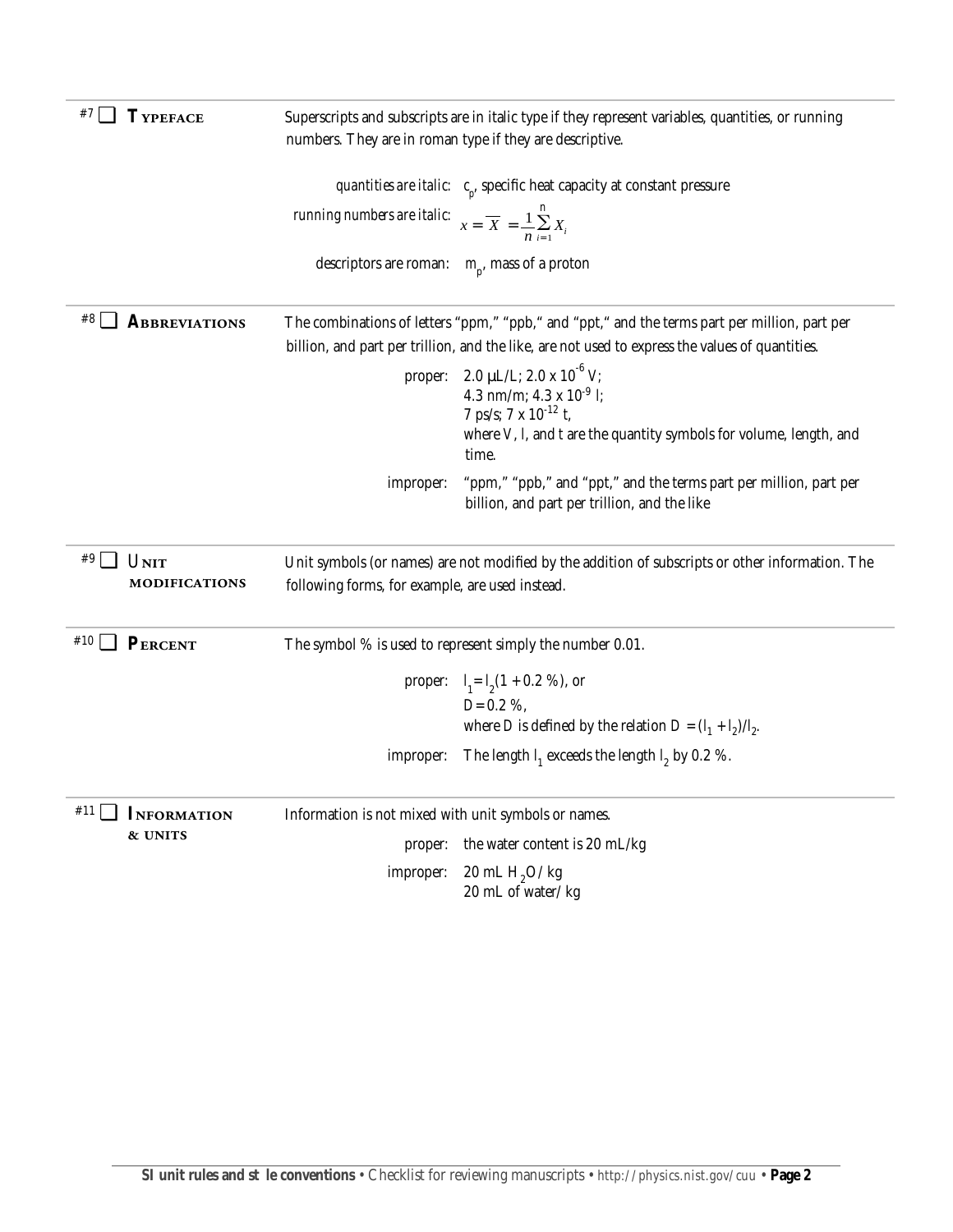| #12 □<br><b>MATH NOTATION</b>               | It is clear to which unit symbol a numerical value belongs and which mathematical operation applies<br>to the value of a quantity.                                            |                                                                                                                                                                                                               |
|---------------------------------------------|-------------------------------------------------------------------------------------------------------------------------------------------------------------------------------|---------------------------------------------------------------------------------------------------------------------------------------------------------------------------------------------------------------|
|                                             |                                                                                                                                                                               | proper: 35 cm x 48 cm<br>1 MHz to 10 MHz or (1 to 10) MHz<br>20 °C to 30 °C or (20 to 30) °C<br>123 g $\pm$ 2 g or (123 $\pm$ 2) g<br>70 % $\pm$ 5 % or (70 $\pm$ 5) %<br>240 x $(1 \pm 10 \%)$ V             |
|                                             | improper:                                                                                                                                                                     | 35 x 48 cm<br>1 MHz-10 MHz or 1 to 10 MHz<br>20 °C-30 °C or 20 to 30 °C<br>$123 \pm 2$ g<br>$70 \pm 5 \%$<br>240 V $\pm$ 10 % (one cannot add 240 V and 10 %)                                                 |
| $#13$    <br><b>UNIT SYMBOLS</b><br>& NAMES | Unit symbols and unit names are not mixed and mathematical operations are not applied to unit<br>names.                                                                       |                                                                                                                                                                                                               |
|                                             |                                                                                                                                                                               | proper: $\text{kg/m}^3$ , kg $\cdot$ m <sup>-3</sup> , or kilogram per cubic meter                                                                                                                            |
|                                             | improper:                                                                                                                                                                     | kilogram/m <sup>3</sup> , kg/cubic meter, kilogram/cubic meter, kg per m <sup>3</sup> , or<br>kilogram per meter <sup>3</sup> .                                                                               |
| #14<br>NUMERALS & UNIT                      | Values of quantities are expressed in acceptable units using Arabic numerals and symbols for units.                                                                           |                                                                                                                                                                                                               |
| <b>SYMBOLS</b>                              | proper:                                                                                                                                                                       | $m = 5$ kg<br>the current was 15 A                                                                                                                                                                            |
|                                             | improper:                                                                                                                                                                     | $m =$ five kilograms<br>$m = five kg$<br>the current was 15 amperes                                                                                                                                           |
| #15 □<br>UNIT SPACING                       | There is a space between the numerical value and unit symbol, even when the value is used in an<br>adjectival sense, except in the case of superscript units for plane angle. |                                                                                                                                                                                                               |
|                                             | proper:                                                                                                                                                                       | a 25 kg sphere<br>an angle of $2^{\circ}$ 3' 4"<br>If the spelled-out name of a unit is used, the normal rules of English<br>apply: "a roll of 35-millimeter film."                                           |
|                                             | improper:                                                                                                                                                                     | a 25-kg sphere<br>an angle of 2 $\degree$ 3 $'4$ "                                                                                                                                                            |
| $#16$  <br><b>DIGIT SPACING</b>             |                                                                                                                                                                               | The digits of numerical values having more than four digits on either side of the decimal marker are<br>separated into groups of three using a thin, fixed space counting from both the left and right of the |
|                                             |                                                                                                                                                                               | decimal marker. Commas are not used to separate digits into groups of three.                                                                                                                                  |
|                                             | proper:                                                                                                                                                                       | 15 739.012 53                                                                                                                                                                                                 |
|                                             | improper:                                                                                                                                                                     | 15739.01253<br>15,739.012 53                                                                                                                                                                                  |